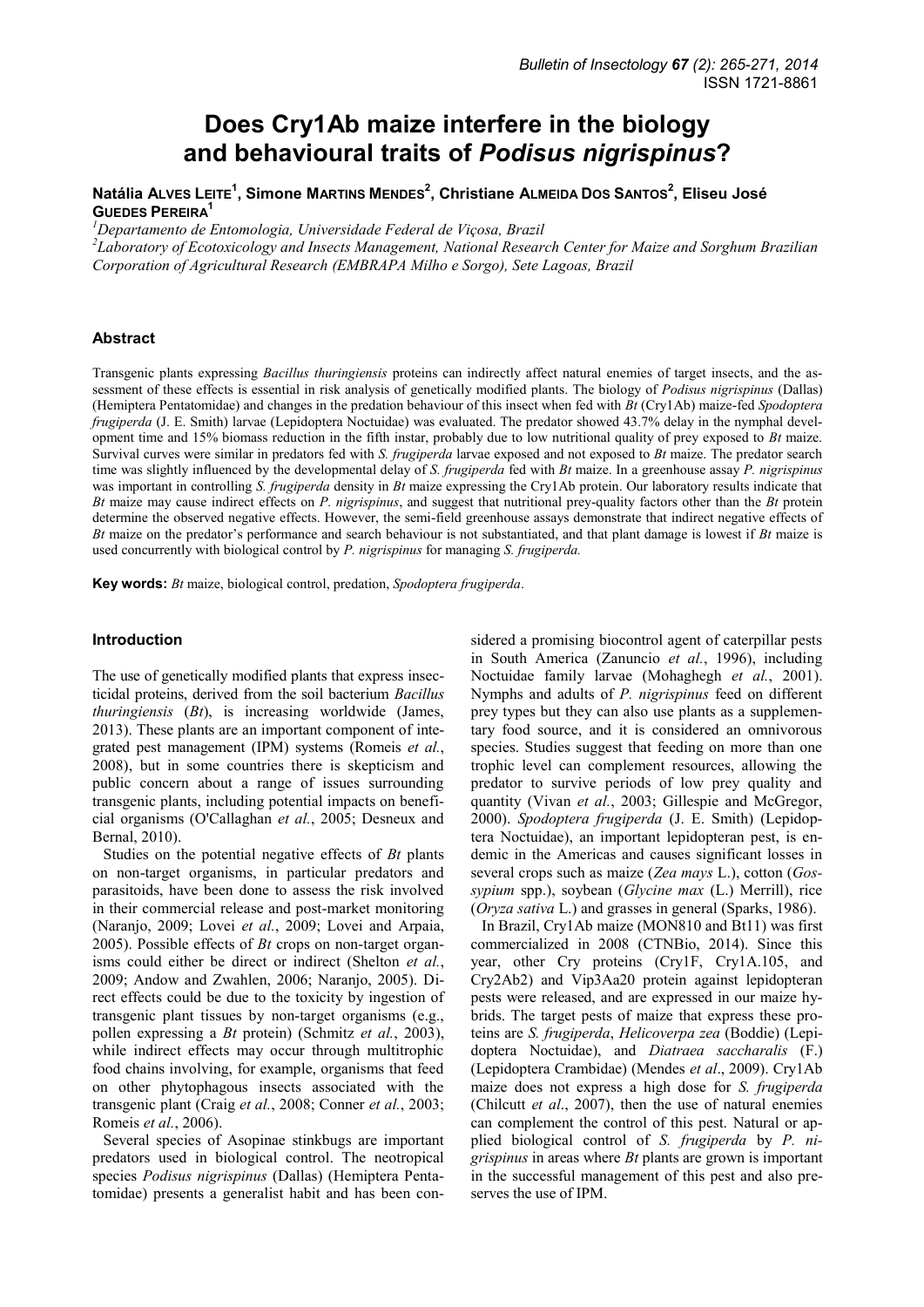Risk assessment for various natural enemies has been carried out in *Bt* maize expressing the Cry1Ab protein (Naranjo, 2009; Lovei *et al.*, 2009). Studies show that Cry1Ab does not appear to cause direct toxic effects on any of the predator and parasitoid groups examined (for review see Romeis *et al*., 2006). Lynch *et al*.(1999) confirmed the adverse effects of "Bt11 event" sweet maize (Cry1Ab protein) on the development of *S. frugiperda*  in field experiments. Cry1Ab maize affected survival, developmental times, and growth rates of *S. frugiperda* larvae and its parasitoid *Cotesia marginiventris* (Cresson) (Hymenoptera Braconidae) (Ramirez-Romero *et al.*, 2007). Cunha *et al*. (2011) showed that *P. nigrispinus* can acquire Cry1Ac protein by feeding on *S. frugiperda* larvae, which might affect predation ability. These effects can affect the prey-quality, which can indirectly affect the predator. In addition to direct effects, indirect effects on natural enemies cannot be ignored and must be considered as part of a risk assessment of *Bt* crops*.*

Because of this complex interaction and the uncertainty about the protein exposure level*,* studies are needed to clarify the impact of *Bt* maize on Hemiptera predators. Our aim with this work was to evaluate possible prey-mediated effects of Cry1Ab maize on the predatory insect, *P. nigrispinus*.

# **Materials and methods**

## Insect rearing

The insects were reared in the Ecotoxicology and Insect Management laboratory of EMBRAPA Milho e Sorgo, Brazil (25 ± 2 °C, 60 ± 10% RH, 14:10 L:D). The colony of *P. nigrispinus* was started with adults collected in the field and was kept for more than four years in the laboratory, with an average population of 150 insects in every generation. In the  $1<sup>st</sup>$  instar the insects were reared only with a honey and distilled water (10%) solution. From the  $2<sup>nd</sup>$  instar, the nymphs were reared on *S. frugiperda* larvae. The larvae provided for the predator were from a colony reared on artificial diet (Greene *et al*., 1976) for more than 10 years in the laboratory, and in the absence of exposure to any insecticide.

## Plant growing conditions for laboratory bioassays

The plants used were MON810 event (Cry1Ab) of Pioneer 30F35 hybrid and its near isogenic non-*Bt* maize hybrid (control). The maize was planted, weekly, in the experimental field of EMBRAPA Milho e Sorgo. Each planting consisted of a plot with five rows of 20 m and five plants/meter. Cultivation was performed according to the recommendations for Brazil (Cruz, 2010) without any application of insecticides, fungicides and herbicides. Manual weeding was performed.

## Laboratory experimental conditions

The experiments were conducted in the Ecotoxicology and Insect Management laboratory of EMBRAPA Milho e Sorgo, Brazil (25 ± 2 °C, 60 ± 10% RH, 14:10 L:D). For the bioassays, 2nd instar nymphs of *P. ni-* *grispinus* were used, because from this stage onwards the nymphs of this predator adopt a predatory habit (Zanuncio *et al.*, 1996). Only water was given to  $1<sup>st</sup>$  instar nymphs, through cotton wool. After hatching, part of the *S. frugiperda* neonates ( $\approx$  2,000) were fed with Cry1Ab maize leaves and the other part ( $\approx$  500) with leaves of the near isogenic non-*Bt* maize hybrid (control). The larvae were reared with *Bt* and non-*Bt* maize leaves until the  $4<sup>th</sup>$  instar. To feed the neonates, maize leaves were used between stages 13 and 16 (Lancashire *et al.*, 1991). The leaves of both maize genotypes (*Bt* and non-*Bt*) were offered in a volume of approximately 50 cm<sup>3</sup> and set out in 50 mL plastic cups. The leaves were changed every 48 hours to prevent dryness.

## Performance of predators fed with prey exposed to *Bt* and non-*Bt* maize in the laboratory

One hundred 2nd instar *P. nigrispinus* nymphs were randomly separated into two groups of 50, and were individually placed in plastic cups (50 mL). One group of nymphs was fed with *S. frugiperda* larvae fed with Cry1Ab maize and the other group was fed with larvae that had fed on non-*Bt* maize (control). No plant material was offered to the predator. The nymphs were fed ad libitum daily with 2<sup>nd</sup> to 4<sup>th</sup> instar larvae of *S. frugiperda*, according to the treatment. It was observed that Cry1Ab maize-fed *S. frugiperda* larvae were smaller, so it was necessary to provide larger quantities of these larvae. In each cup a cotton ball dampened with water was placed and changed every two days, for moisture and water supply. This bioassay assessed the duration of each instar, the survival in each nymphal instar and of the total nymphal stage, and in addition, the weight of the 5<sup>th</sup> instar nymphs using an analytical scale. Twenty-six insects that were fed with the prey exposed to *Bt* maize were weighed and 26 were weighed of the non-*Bt* maize. The weight assessment was performed on the first day of the  $5<sup>th</sup>$  instar, because in this stage presents the highest biomass gain (Zanuncio *et al.*, 1996). Molting was verified through the exuviae that were in the cups after each molt. The data were recorded daily. Adults were not evaluated due to their low number.

## Searching time of the predator for prey exposed to *Bt* and non-*Bt* maize in the laboratory

A factorial experiment in a completely randomized design was conducted with 3 and 7 day-old *S. frugiperda*  larvae, reared with *Bt* or non-*Bt* maize leaves (Cry1Ab), and provided for  $2<sup>nd</sup>$  and  $4<sup>th</sup>$  instars of *P. nigrispinus* nymphs and adults, in a total of 12 treatments*.* Ten larvae from each treatment were size measured to assess their development. The first instar nymphs were put individually in Petri dishes of 5 cm (diameter) until they reached the second instar and were left with only a cotton ball dampened with distilled water. *S. frugiperda*  larvae were confined in Petri dishes and a predator was released in the center of each plate, while the larvae were kept near the edges of the Petri dishes. We took care to keep the distance between the prey and the predator the same during this release. Nineteen to 31 individuals (= replicates) of *S. frugiperda* per treatment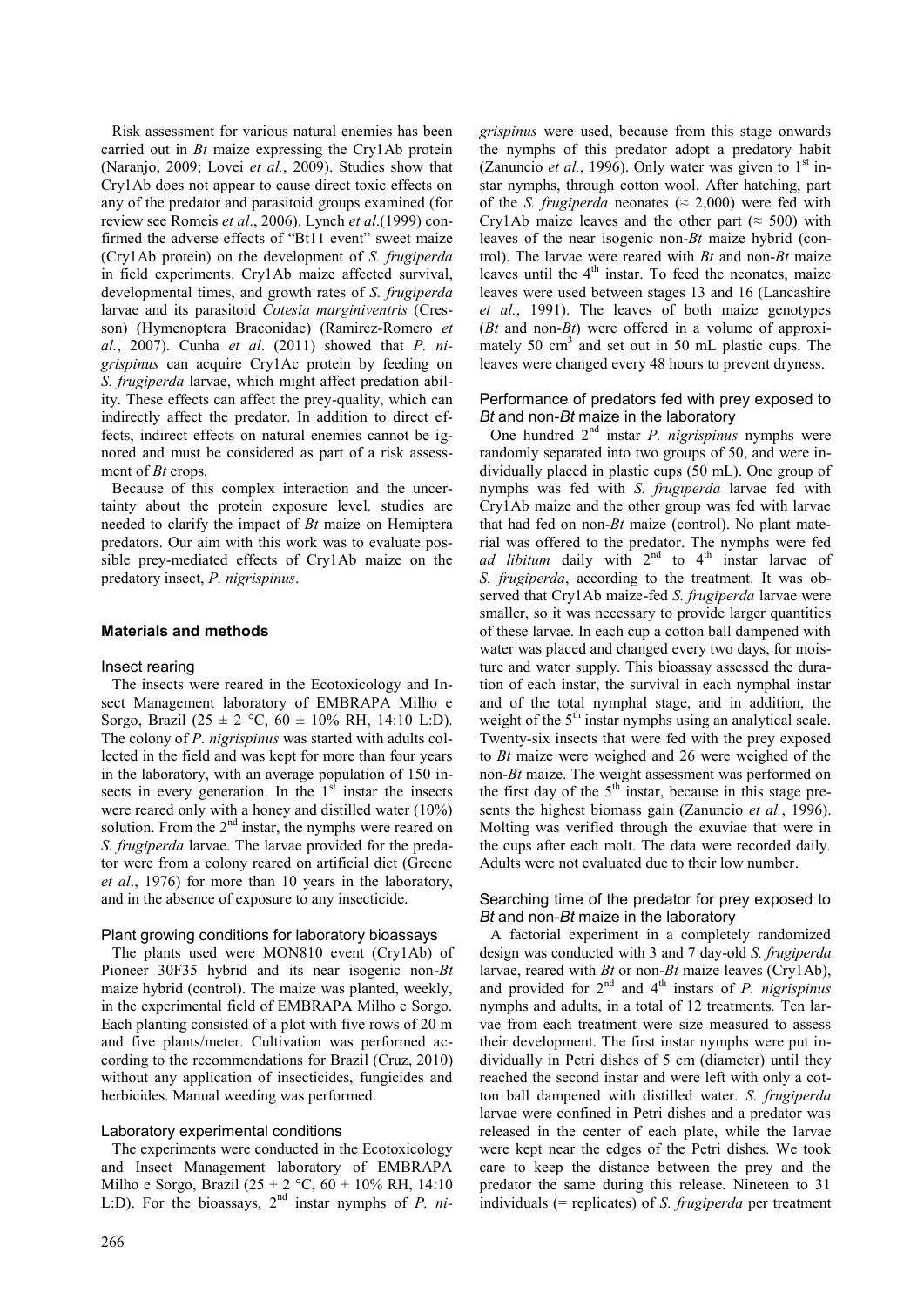were used depending on larvae availability. The larvae were used only once in each replicate. The duration from release of the predator in the center of the Petri dish to the first capture of a larva (searching time) was timed using a chronometer.

#### Greenhouse bioassay

The bioassay was installed in a greenhouse on April 22<sup>nd</sup>, 2013 at EMBRAPA Milho e Sorgo, Brazil  $(25 \pm 5 \degree C, 70 \pm 15\% \text{ RH})$  in a completely randomized design. The insects used were from the laboratory colony and the plants were the same as those mentioned before: MON 810 event (Cry1Ab) of Pioneer 30F35 hybrid and its near isogenic non-*Bt* maize hybrid (control). There were four treatments with 12 pots in each: two different plant genotypes infested with *S. frugiperda*, and plants infested with *P. nigrispinus* and not infested. Three maize plants were planted in pots (20 L) with soil as substrate and fertilized with 50 g of NPK 08-28-16 and 0.3% Zn/100 kg. The plants were soaked daily (500 mL of water). All the plants were manually infested with five *S. frugiperda* neonates when they were in the V6 stage (6 leaves). The pots containing the plants were covered with a screen net and a metallic support was used to sustain it. Five days after the larva infestation half of the plants from each treatment (6 pots) were infested with five *P. nigrispinus* 2<sup>nd</sup> instar nymphs (to ensure predation) and the other half were not infested. The total number of *S. frugiperda* and *P. nigripinus* per treatment were 180 of each one (12 pots  $\times$  3 plants  $\times$  5 insects). *S. frugiperda* injuries on the plants were graded using a scale of  $0$  (zero) to  $5$  (five), where  $0$ - corresponds to plants without injury; 1- plants with scraped leaves; 2- plants with perforated leaves; 3- plants with injuries on leaves and stem; 4- plants with almost destroyed stem; and 5- plants with many leaves and stem totally destroyed. The injuries were evaluated 7, 15 and 21 days after larva infestation. At the  $21<sup>st</sup>$  day after larva infestation, the number of pupae removed from the pot soil was also evaluated.

#### Statistical analyses

Homogeneity of variances was tested with a Bartlett test before the statistical analysis for all the trials. The results of predator mortality throughout their development were subjected to survival analysis using the nonparametric LIFETEST procedure (SAS Institute, 2002), in which survival curves are obtained using Kaplan-Meyer estimators. The datasets of nymphal stage duration were transformed to  $(x + 1)^{0.5}$  and were analyzed with a one-way analysis of variance (ANOVA), which was performed for each instar separately. The other parameters assessed were not transformed and were analyzed with a one-way ANOVA. A factorial ANOVA was used to determine effects of *S. frugiperda* larval ages (3 and 7 days), maize genotypes (Cry1Ab and control), and predator stages  $(2^{nd}$  and  $4^{th}$  instar, and adult) on predator searching time. Differences between means in each maize genotype were tested using Fisher's protected least significant difference. All analyses were done using JMP software (SAS Institute, 2002) at  $\alpha = 0.05$ . *S. frugiperda* injury (*x*) of greenhouse experi-



**Figure 1.** Survival plots of *P. nigrispinus* reared on control and Cry1Ab-exposed larvae of *S. frugiperda*. The survival curves were not significantly different ( $\chi^2$  = 0.06,  $df = 1$ ,  $P = 0.799$ ).

ment were transformed to arcsin  $\sqrt{x}/100$  to the normality adjustment. Subsequently, the data were submitted to analysis of variance and means were compared by Tukey test ( $P \le 0.05$ ).

# **Results**

# Performance of predators fed with prey exposed to *Bt* and non-*Bt* maize in the laboratory

To assess the effects of *S. frugiperda* fed with *Bt* maize on *P. nigrispinus*, we measured nymph development, survival and biomass. Independently of feeding on exposed or non-exposed prey, *P. nigrispinus* nymph survival was statistically not different as evidenced by the comparison of the survival curves (figure 1). The percentage of predators that reached adulthood also did not differ between treatments  $(F_{1, 97} = 1.03, P = 0.312)$ . For individuals fed with prey exposed to *Bt* maize, the average was  $18.0 \pm 5.5\%$  (mean  $\pm$  SE) and for individuals that fed on non-*Bt* maize (control) it was  $26.5 \pm 6.4\%$ .

The predator's nymphal development was faster (i.e., had shorter duration) on non-*Bt*-fed prey than on those exposed to the *Bt* maize, which was evident for both the duration of each instar and for total nymphal stage duration (second instar to adult) (table 1). This represents a delay of 43.7% in the predator development time by feeding on prey reared with  $Bt$  maize. In addition,  $5<sup>th</sup>$  instar *P. nigrispinus* fed with *Bt*-fed *S. frugiperda* accumulated 15% lower biomass than predators fed with prey not exposed to *Bt* maize. The weight of *P. nigrisrinus*  that fed on *Bt*-fed *S. frugiperda* was  $19.1 \pm 0.91$  mg, and the weight of *P. nigrispinus* that fed on non *Bt*-fed *S. frugiperda* was  $22.5 \pm 1.27$  mg ( $F_{1,51} = 4.57$ ;  $P = 0.037$ ).

## Searching time of the predator for prey exposed to *Bt* and non-*Bt* maize in the laboratory

To assess if the *Bt* maize intake by *S. frugiperda* would disrupt *P. nigrispinus* capture of this prey, we measured the searching time of the predator. When we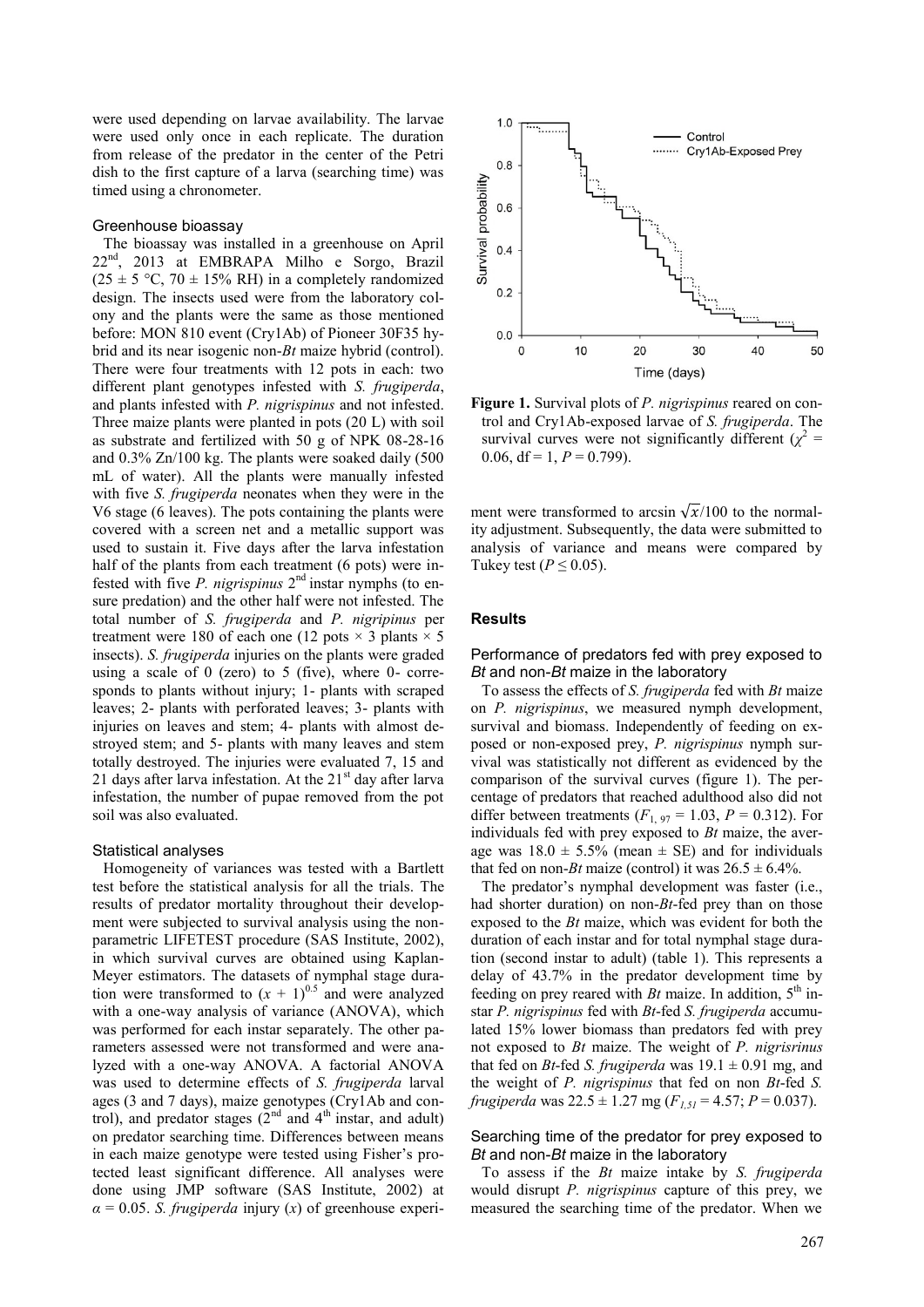**Table 1.** Nymphal stage development duration of *P. nigrispinus* when fed with *S. frugiperda* larvae reared on *Bt* and non-*Bt* maize.

| Treatment      | Nymphal stage development duration (days) |                   |                  |                   | Total nymphal development |
|----------------|-------------------------------------------|-------------------|------------------|-------------------|---------------------------|
| (prey supply)  | Second                                    | Third             | Fourth           | Fifth             | (davs)                    |
| Cry1Ab maize   | $3.4 \pm 0.07a$                           | $5.95 \pm 0.15a$  | $5.51 \pm 0.36a$ | $10.19 \pm 1.02a$ | $27.44 \pm 1.21a$         |
|                | $(n=48)$                                  | $(n=37)$          | $(n=31)$         | $(n=26)$          | $(n=9)$                   |
| Non $Bt$ maize | $3.09 \pm 0.01$ b                         | $2.83 \pm 0.22$ b | $3.72 \pm 0.30$  | $6.04 \pm 0.50$   | $15.46 \pm 0.27b$         |
|                | $(n=49)$                                  | $(n=37)$          | $(n=33)$         | $(n = 27)$        | $(n=13)$                  |

Mean  $\pm$  SE followed by the same letter in the column are not significantly different by ANOVA ( $P \le 0.05$ ). The *n* indicates the number of individuals of each nymphal stage that were used in the ANOVA of the total of 50 that started the experiment.

took the average of the searching time for 3 and 7 dayold larvae we observed that only for the  $4<sup>th</sup>$  instar nymphs was there a difference ( $P < 0.0005$ ) between searching time for *S. frugiperda* fed with Cry1Ab maize  $(8.08 \pm 1.55 \text{ min})$  and those fed with control maize  $(3.47 \pm 0.67 \text{ min})$  (figure 2). The differences in searching time for  $2<sup>nd</sup>$  instar nymphs and adults are not significant. Note that the larger the predator, the longer searching time was. There was no significant interaction  $(F_{2,261})$  $= 2.02$ ;  $P = 0.135$ ) when the three factors were assessed (larva age, maize genotype, and predator stage), and when larva age and the maize cultivar were assessed  $(F_{2,261} = 2.32; P = 0.128)$ . The interaction was significant between the maize genotype and predator stage  $(F_{2,261} = 2.13; P = 0.046)$ , and between the predator stage and larva age  $(F_{2,261} = 18.25; P \le 0.0001)$ .

# Greenhouse bioassay

To assess the effects of *Bt* maize on *P. nigrispinus* biological control of *S. frugiperda*, we evaluated the injury done by the herbivore on the *Bt* and non-*Bt* plants in the presence and absence of its predator, and the number of pupae. *P. nigrispinus* controlled its prey on non-*Bt* maize, as we can see through the damage scale, which was significantly different after the seventh day (*P* < 0.001) (figure 3). *Bt* maize itself controlled *S. frugiperda*, but the infestation of *P. nigrispinus* significantly reduced the injury caused by its prey on this maize until the  $22<sup>nd</sup>$  day ( $P < 0.001$ ). The number of pupae at the end of this bioassay was drastically reduced by the infestation with *P. nigrispinus* in both Cry1Ab maize and non-*Bt* maize. For the "non-*Bt*" treatment the number of pupae was 37; for the "non- $Bt$  + Podisus" it was 2; for the "Cry1Ab" it was 17, and for "Cry1Ab + Podisus" it was 3. Note that overall plant injury was not different after 15 and 22 days except for in the non-*Bt* treatment. However, the number of pupae at the end of the experiment show that the treatments with *P. nigrispinus* drastically reduced the larval survival of *S. frugiperda* in the *Bt* and non-*Bt* treatments.

# **Discussion and conclusions**

There was no direct effect of the exposure of *S. frugiperda* to *Bt* maize on the *P. nigrispinus* predator*.*  The survival of the predator fed with *Bt* maize-fed *S. frugiperda* was not different to that fed with non-*Bt*



**Figure 2.** Average search time in minutes  $(\pm$  standard error) of *P. nigrispinus*, at three different stages  $(2<sup>nd</sup>$  and  $4<sup>th</sup>$  instars, and adult) when 3- and 7-day old larvae of *S. frugiperda* fed with *Bt* maize and control (non-*Bt* maize) were offered as prey. The results were concatenated, because there was no interaction between the larva age and the maize cultivar  $(F_{2,261} =$ 2.32;  $P = 0.128$ ). The *n* indicates the number of replicates tested in each treatment. The presence of the asterisk (\*) indicates a statistical difference between the treatments within each stage of the predator (Fisher's LSD).



**Figure 3.** Injury scale (mean  $\pm$  standard error) of *S. frugiperda* larvae on Cry1Ab maize and non-*Bt* maize in the presence or absence of its predator *P. nigrispinus* after 7, 15 and 22 days of larvae infestation in the greenhouse.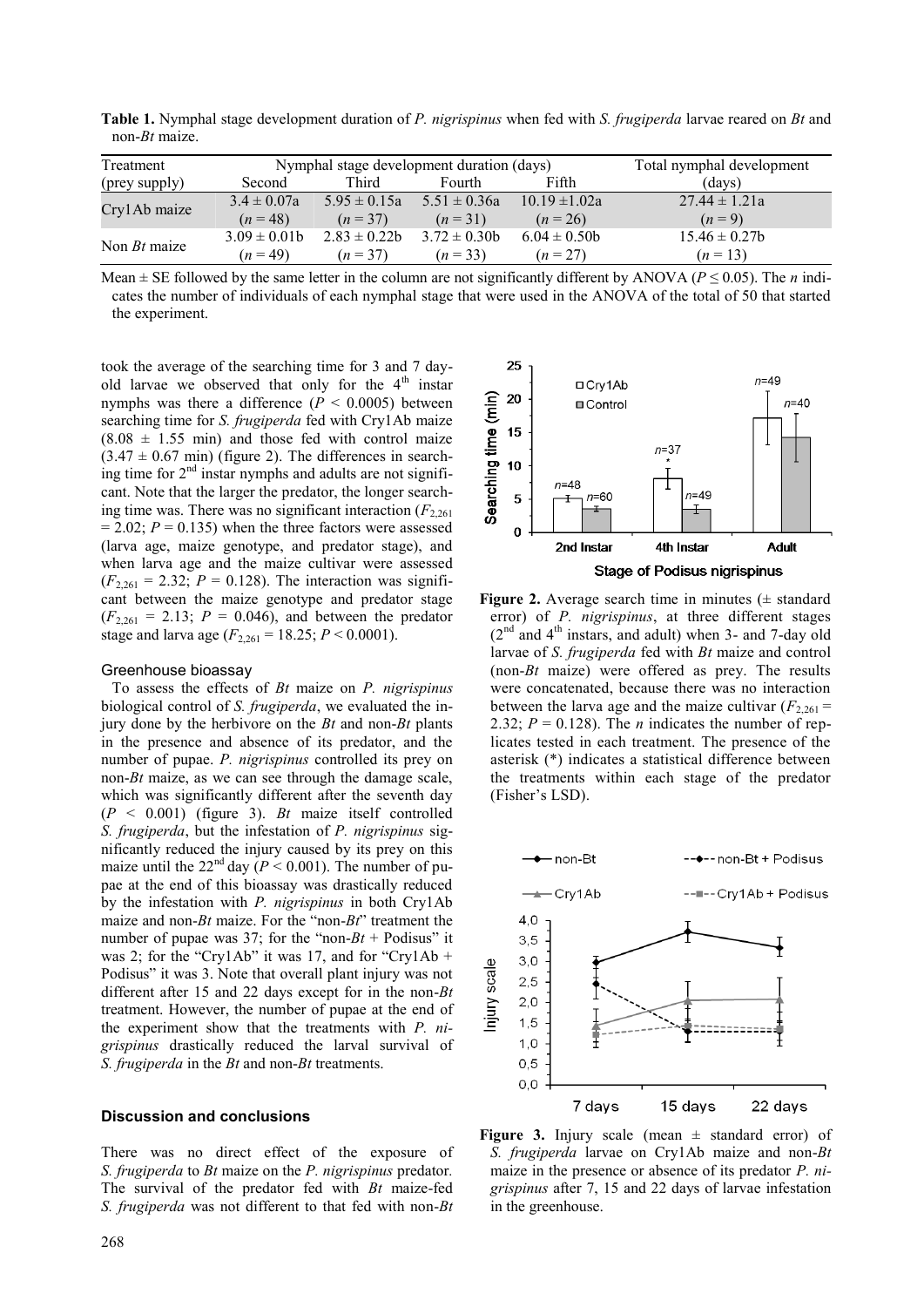maize-fed larvae. The survival to adult was low, 18% and 26.5%, respectively. We observed that these results were due to *S. frugiperda* attacking *P. nigrispinus* when the nymphs were molting. The same was observed for the percentage of predators that reached adulthood. Nonetheless, the nymphal stage development time was faster and the predator had greater body mass accumulation when it was fed with prey not exposed to *Bt* maize. It is likely that these results are related to the poor quality of prey exposed to *Bt* maize as food for the predator. We did not quantify Cry1Ab ingestion and contents in the prey and predator, but we observed that larvae that fed with *Bt* maize developed more slowly than those fed with non-*Bt* maize. This slow development demonstrates a sublethal effect in *S. frugiperda*, which may have decreased its nutritional quality. Developmental delay was observed in *Spodoptera littoralis* (Boisduval) (Lepidoptera Noctuidae) when fed with Cry1Ab maize (Vojtech *et al.*, 2005). The purified Cry1Ab protein affected survival, developmental times, and growth rates of *S. frugiperda* larvae, while Cry1Ab *Bt*-maize tissue affected the parasitoid *C. marginiventris* development times, adult size, and fecundity. In addition, low biomass accumulation can be another indicator of lower nutritional quality. For *S. frugiperda*, Mendes *et al*. (2011) reported a 20-fold reduction in the weight of larvae fed with Cry1Ab maize compared to those fed with the same non-*Bt* hybrid.

Studies using *Bt*-resistant lepidopteran larvae, the hosts for parasitic wasps, support such indirect adverse effects (Schuler *et al.*, 2003; Schuler *et al.*, 2004; Ferry *et al.*, 2006; Chen *et al.*, 2008). In the case of predatory arthropods, the most prominent example of putative prey-mediated effects is that of the green lacewing, *Chrysoperla carnea* (Stephens) (Neuroptera Chrysopidae). Dutton *et al*. (2002) and Hilbeck *et al*. (1998) reported a longer larval development and reduced survival of *C. carnea* fed with *S. littoralis* and *Ostrinia nubilalis* (Hubner) (Lepidoptera Crambidae) larvae, which were fed with Cry1Ab maize. The authors concluded that *C. carnea* survival was not compromised directly as a result of the predator's susceptibility to the *Bt* protein, but that this resulted from eating sublethally affected (sick) prey. The mechanisms responsible for these presumed indirect effects are not clear, but they might be caused by changes in the nutritional quality of sublethally affected larvae. These indirect effects, mediated by the prey quality, have been reported in other studies with *Bt* transgenic plants (Ashouri *et al.*, 2001; Couty *et al.*, 2001; Bernal *et al.*, 2002; Bell *et al.*, 2003). Therefore, the predominant factor for the delay in predator development in this study can be attributed to the prey quality when fed with *Bt* maize.

In general, the searching time of the predator was not affected by *S. frugiperda* larvae fed with Cry1Ab maize. The only significant difference found was due to the predator age. Only in the  $4<sup>th</sup>$  instar did the predator take a longer time to find *Bt*-fed larvae. We suppose that this is because of the slower development of *S. frugiperda* when fed with *Bt* maize. Three-day-old *S. frugiperda* larvae fed with *Bt* and non-*Bt* maize measured  $2 \pm 0.5$ mm and  $2 \pm 0.8$  mm (mean  $\pm$  SE), respectively; and

7-day-old larvae measured  $6 \pm 1.3$  mm and  $8 \pm 0.9$  mm, respectively. The  $2<sup>nd</sup>$  instar predators are small, so we believe that the developmental delay of *S. frugiperda*  did not confuse them when searching out the prey. Similarly, adults did not differentiate between larvae fed with *Bt* maize or not, because both preys were very small relative to the size of the predator. But  $4<sup>th</sup>$  instar predators, which were of medium size, could differentiate the developmental delay of the prey when fed with *Bt* maize.

Note that the larger the predator, the longer it took to find the prey. The adult predator had more difficulty in finding the larvae. This must be due to the lower perception of small larvae by the adult predator. It was observed that the predator often passed over the prey without noticing it. Vieira *et al*. (1997) found similar results when studying the searching time of the predator *Scymnus* (*Pullus*) *argentinicus* (Weise) for *Schizaphis graminum* (Rondani) (Hemiptera Aphididae). They found that the search time increased gradually with the age of the predator. We hypothesize that this would not affect the consumption of prey by *P. nigrispinus* in the field, since suitable stages of the predator and the prey occur concurrently.

The greenhouse assay showed that the integration of *Bt* maize with biological control by *P. nigrispinus* is important for successfully managing *S. frugiperda*. Malaquias *et al*. (2014) found similar results working with *Bt* cotton leaves expressing Cry1Ac. They observed that the type of functional response by *P. nigrispinus* was not affected by the cotton cultivar (*Bt* or non-*Bt* cotton). A study by Chilcutt *et al.* (2007) indicated that Cry1Ab maize lines did not provide high efficacy against *S. frugiperda*. This clearly suggests that Cry1Ab maize does not express a "high dose" against this pest as defined by the EPA (2001). Despite Cry1Ab maize do not control alone *S. frugiperda*, this *Bt* maize was registered in Brazil to protect the crop against *S. frugiperda*, *H. zea*, and *D. saccharalis*. This study indicates that *P. nigrispinus* may contribute as a biocontrol agent of *S. frugiperda* larvae in *Bt* maize fields without side effects to predator. Transgenic crops and biological control can act as complementary tactics in IPM (Romeis *et al*., 2008).

In summary, an indirect effect of *Bt* maize was detected in laboratory studies with *P. nigrispinus* mediated by sublethal toxicity of the Cry1Ab protein to *S. frugiperda*  larvae. This was evident in the longer developmental period observed and lower predator biomass, which is probably due to the inferior quality of the prey fed with *Bt* maize. However, the percentage of *P. nigrispinus*  that reached adulthood was not influenced by feeding with *S. frugiperda* reared on *Bt* maize. Therefore, it cannot be inferred how this indirect effect would affect the predator's population growth and impact on the target insect. Future studies should be done to try to detect direct effects using the purified Cry1Ab protein. The searching time of *P. nigrispinus* for *S. frugiperda* larvae was little influenced by the prey development when fed with Cry1Ab maize. The greenhouse bioassays demonstrate that indirect negative effects of *Bt* maize on the predator's performance and search behaviour is not sub-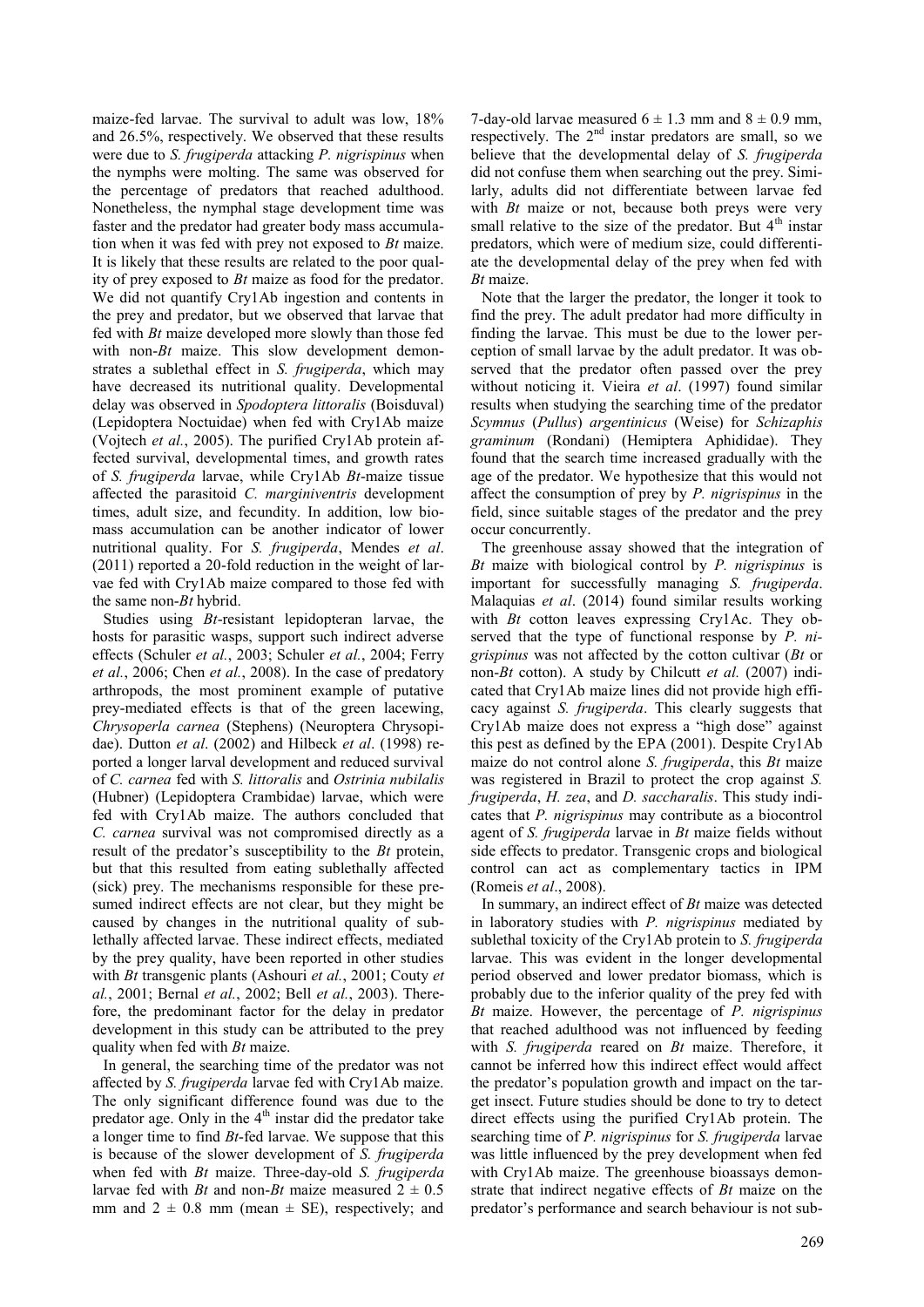stantiated under semi-field conditions, and that plant damage is lowest if *Bt* maize is used concurrently with biological control by *P. nigrispinus* for successfully managing *S. frugiperda*.

# **Acknowledgements**

Funding for this research was provided by the World Bank through the project LAC BIOSAFETY. Additional support was through the Coordenação de Aperfeiçoamento de Pessoal de Nível Superior (CAPES) agency of the Brazilian Ministry of Education. We thank Eustáquio Francisco Souza de Oliveira for assisting with insect rearing.

# **References**

- ANDOW D. A., ZWAHLEN C., 2006.- Assessing environmental risks of transgenic plants.- *Ecology letters*, 9 (2): 196-214.
- ASHOURI A., MICHAUD D., CLOUTIER C., 2001.- Recombinant and classically selected factors of potato plant resistance to the Colorado potato beetle, *Leptinotarsa decemlineata*, variously affect the potato aphid parasitoid *Aphidius nigripes*.- *Biocontrol*, 46: 401-418.
- BELL H. A., DOWN R. E., FITCHES E. C., EDWARDS J. P., GATE-HOUSE A. M. R., 2003.- Impact of genetically modified potato expressing plant-derived insect resistance genes on the predatory bug *Podisus maculiventris* (Heteroptera: Pentatomidae).- *Biocontrol Science and Technology*, 13: 729-741.
- BERNAL J. S., GRISET J. G., GILLOGLY P. O., 2002.- Impacts of developing on *Bt* maize-intoxicated hosts on fitness parameters of a stem borer parasitoid.- *Journal of Entomological Science*, 37: 27-40.
- CHEN M., ZHAO J. Z., SHELTON A. M., CAO J., EARLE E. D., 2008.- Impact of single-gene and dual-gene *Bt* broccoli on the herbivore *Pieris rapae* (Lepidoptera: Pieridae) and its pupal endoparasitoid *Pteromalus puparum* (Hymenoptera: Pteromalidae).- *Transgenic Research*, 17 (4): 545-555.
- CHILCUTT C. F., ODVODY G. N., CORREA J. C., REMMERS J., 2007.- Effects of *Bacillus thuringiensis* transgenic corn on corn earworm and fall armyworm (Lepidoptera: Noctuidae) densities.- *Journal of Economic Entomology*, 100 (2): 327-334.
- CONNER A. J., GLARE T. R., NAP J. P., 2003.- The release of genetically modified crops into the environment.- *The Plant Journal*, 33: 19-46.
- COUTY A., DE LA VINA G., CLARK S. J., KAISER L., PHAM DELEGUE M. H., POPPY G. M., 2001.- Direct and indirect sublethal effects of *Galanthus nivalis* agglutinin (GNA) on the development of a potato-aphid parasitoid, *Aphelinus abdominalis* (Hymenoptera: Aphelinidae).- *Journal of Insect Physiology*, 47: 553-561.
- CRAIG W., TEPFER M., DEGRASSI G., RIPANDELLI D., 2008.- An overview of general features of risk assessments of genetically modified crops.- *Euphytica*, 164: 853-880.
- CRUZ J. C., 2010.- *Cultivo do Milho. 6 ed*.- Embrapa Milho e Sorgo, Sete Lagoas, Brazil.
- CTNBIO, 2014. *Aprovações comerciais*.- Comissão Técnica Nacional de Biossegurança, Ministério da Ciência e Tecnologia, Brasília, Brazil.
- CUNHA F. M., CAETANO F. H., TEIXEIRA V. W., TORRES J. B., TEIXEIRA A. A. C., ALVES L. C., 2011.- Ultra-structure and histochemistry of digestive cells of *Podisus nigrispinus* (Hemiptera: Pentatomidae) fed with prey reared on *Bt*cotton.- *Micron*, 43: 245-250.
- DESNEUX N., BERNAL J. S., 2010.- Genetically modified crops deserve greater ecotoxicological scrutiny.- *Ecotoxicology*, 19 (8): 1642-1644.
- DUTTON A., KLEIN H., ROMEIS J., BIGLER F., 2002.- Uptake of *Bt*-toxin by herbivores feeding on transgenic maize and consequences for the predator *Chrysoperla carnea*.- *Ecological Entomology*, 27: 441-447.
- EPA, 2001.- *Biopesticides registration action document:* Bacillus thuringiensis *(Bt) plant-incorporated protectants*.- US Environmental Protection Agency, Washington, USA.
- FERRY N., MULLIGAN E. A., STEWART C. N., TABASHNIK B. E., PORT G. R., GATEHOUSE A. M. R., 2006.- Prey-mediated effects of transgenic canola on a beneficial, non-target, carabid beetle.- *Transgenic Research*, 15 (4): 501-514.
- GILLESPIE D., MCGREGOR R., 2000.- The functions of plant feeding in the omnivorous predator *Dicyphus hesperus*: water places limits on predation.- *Ecological Entomology*, 25 (4): 380-386.
- GREENE G. L., LEPLA N. C., DICKERSON W. A., 1976.- Velvetbean caterpillar (Lepidoptera, Noctuidae) rearing procedure and artificial medium.- *Journal of Economic Entomology*, 69 (4): 487-488.
- HILBECK A., BAUMGARTNER M., FRIED P. M., BIGLER F., 1998.- Effects of transgenic *Bacillus thuringiensis* corn-fed prey on mortality and development time of immature *Chrysoperla carnea* (Neuroptera: Chrysopidae).- *Environmental Entomology*, 27 (2): 480-487.
- JAMES C., 2013.- *Global status of commercialized biotech/GM crops: 2013*.- ISAAA Brief No. 46. Ithaca, NY: International Service for the Acquisition of Agri-biotech Applications (ISAAA).
- LANCASHIRE P. D., BLEIHOLDER H., BOOM T. V. D., LAN-GELÜDDEKE P., STAUSS R., WEBER E., WITZENBERGER A., 1991.- A uniform decimal code for growth stages of crops and weeds.- *Annals of Applied Biology*, 119 (3): 561-601.
- LOVEI G. L., ARPAIA S., 2005.- The impact of transgenic plants on natural enemies: a critical review of laboratory studies.- *Entomologia Experimentalis et Applicata*, 114 (1): 1-14.
- LOVEI G. L., ANDOW D. A., ARPAIA S., 2009.- Transgenic insecticidal crops and natural enemies: a detailed review of laboratory studies.- *Environmental Entomology*, 38 (2): 293- 306.
- LYNCH R. E., WISEMAN B. R., PLAISTED D., WARNICK D., 1999.- Evaluation of transgenic sweet corn hybrids expressing Cry1A (b) toxin for resistance to corn earworm and fall armyworm (Lepidoptera: Noctuidae).- *Journal of Economic Entomology*, 92 (1): 246-252.
- MALAQUIAS J. B., OMOTO C., RAMALHO F. S., WESLEY W. A. C., SILVEIRA R. F., 2014.- *Bt* cotton and the predator *Podisus nigrispinus* (Dallas) (Heteroptera: Pentatomidae) in the management of *Spodoptera frugiperda* (J.E. Smith) (Lepidoptera: Noctuidae) resistance to lambda-cyhalothrin.- *Journal of Pest Science*: DOI: 10.1007/s10340-014-0585-3
- MENDES S. M., WAQUIL J. M., VIANA P. A., 2009.- *Manejo integrado de pragas em lavouras plantadas com milho geneticamente modificado com gene* Bt *(Milho* Bt*)*.- Embrapa Milho e Sorgo, Sete Lagoas, M.G., Brazil.
- MENDES S. M., BOREGAS K. G. B., LOPES M. E., WAQUIL M. S., WAQUIL J. M., 2011.- Respostas da lagarta-do-cartucho a milho geneticamente modificado expressando a toxina Cry1A(b).- *Pesquisa Agropecuária Brasileira*, 46 (3): 239- 244.
- MOHAGHEGH J., DE CLERCQ P., TIRRY L., 2001.- Functional response of the predators *Podisus maculiventris* (Say) and *Podisus nigrispinus* (Dallas) (Heteroptera: Pentatomidae) to the beet armyworm, *Spodoptera exigua* (Hubner) (Lepidoptera: Noctuidae): effect of temperature.- *Journal of Applied Entomology*, 125: 131-134.